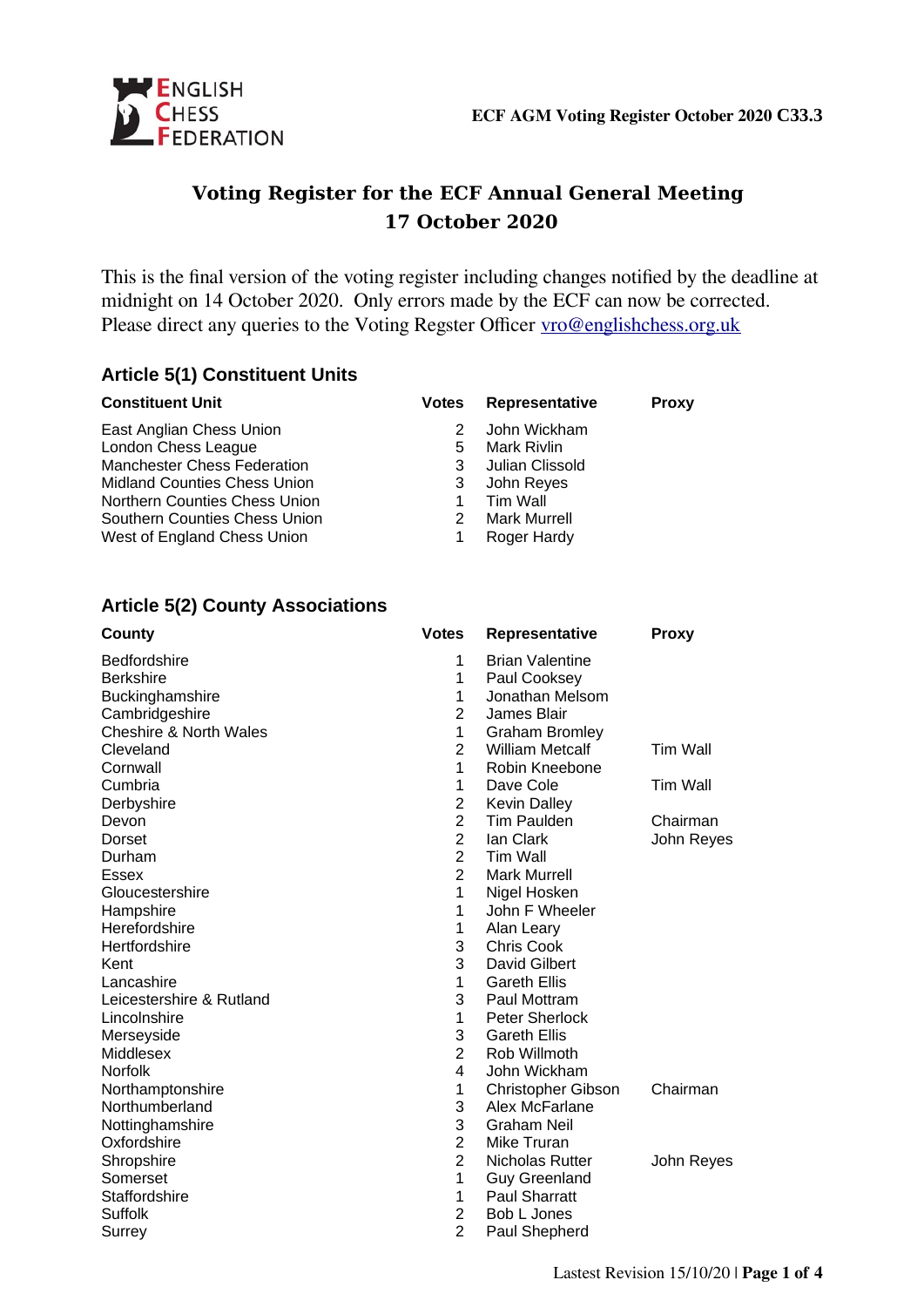

Worcestershire 1 Paul Sharratt

#### **Article 5(3) Chess Leagues**

#### **ECF AGM Voting Register October 2020 C33.3**

- Sussex 2 Peter Farr
- Warwickshire **2** Nigel Towers
- Wiltshire 1 Bev Schofield
	-
- Yorkshire 2 Steve Mann

| <b>League</b>                         | <b>Votes</b>   | <b>Representative</b>         | <b>Proxy</b>        |
|---------------------------------------|----------------|-------------------------------|---------------------|
| 4NCL                                  | 9              | Claire Summerscale            |                     |
| Birmingham & District League          | 6              | Peter Hughes                  | Dave Thomas         |
| Blackpool & Fylde League              | 1              | David Clayton                 |                     |
| Bolton & District Chess League        | 1              | Pete Kobryn                   | Julian Clissold     |
| Bournemouth & District League         | $\overline{2}$ | lan Clark                     | John Reyes          |
| <b>Bradford &amp; District League</b> | $\overline{c}$ | David Barlow                  | <b>Tim Wall</b>     |
| <b>Briant Poulter Chess League</b>    | $\overline{2}$ | Neill Cooper                  |                     |
| <b>Bristol &amp; District League</b>  | 4              | Roger Hardy                   |                     |
| Bronowski Trophy                      | $\mathbf{1}$   | <b>Nick Faulks</b>            |                     |
| Bury & Rochdale League                | $\mathbf{1}$   | <b>Bill O'Rourke</b>          | <b>Gareth Ellis</b> |
| Cannock & District League             | $\mathbf{1}$   | <b>Paul Sharratt</b>          |                     |
| Central Lancashire League             | 1              | <b>Bill O'Rourke</b>          | <b>Gareth Ellis</b> |
| Central London League                 | $\overline{2}$ | <b>Robert Stern</b>           |                     |
| <b>Chess 2020</b>                     | $\mathbf{1}$   | Peter Hornsby                 |                     |
| <b>Chester &amp; District League</b>  | $\mathbf{1}$   | David Robertson               | Julian Clissold     |
| Chiltern League                       | 1              | <b>Nigel Dennis</b>           |                     |
| <b>City Chess Association</b>         | 1              | <b>Terry Skippen</b>          | Rob Willmoth        |
| Coventry & District League            | $\overline{2}$ | <b>Hok Chiu</b>               |                     |
| Croydon & District League             | $\mathbf 1$    | Angus French                  | <b>Nick Faulks</b>  |
| Darlington & District League          | $\mathbf{1}$   | <b>Michael Siddle</b>         |                     |
| Dudley & District League              | $\mathbf{1}$   | <b>Paul Sharratt</b>          |                     |
| Exeter & District League              | $\mathbf{1}$   | Tim Paulden                   | Chairman            |
| Hertford & District League            | $\mathbf{1}$   | <b>Charles Willbe</b>         |                     |
| Hillingdon & District League          | 1              | Nigel Colter                  |                     |
| Hull & District Chess Association     | $\overline{2}$ | Douglas Vleeshhouwer Chairman |                     |
| Lancaster & Morecambe League          | $\mathbf{1}$   | <b>Michael Farthing</b>       |                     |
| Leamington & District League          | $\overline{2}$ | Gordon Christie               | Hok Chiu            |
| Leeds League                          | $\overline{c}$ | Ihor Lewyk                    | Steve Mann          |
| London Public Service Chess League    | $\overline{2}$ | David Gilbert                 |                     |
| Mid-Sussex League                     | $\overline{2}$ | Peter Farr                    |                     |
| North Circular Chess League           | 1              | <b>Gary Cook</b>              | John Reyes          |
| North Essex League                    | 1              | Chris Fegan                   |                     |
| North Gloucestershire Chess League    | $\overline{2}$ | Nigel Hosken                  |                     |
| North Staffordshire League            | $\overline{2}$ | <b>Paul Sharratt</b>          |                     |
| Portsmouth & District League          | $\mathbf{1}$   | John F Wheeler                |                     |
| South East Lancashire League          | 1              | John Reyes                    |                     |
| South Tynedale League                 | 1              | Dave Cole                     | Tim Wall            |
| Southampton League                    | $\overline{c}$ | Malcolm Clarke                |                     |
| Southend & District League            | $\mathbf{1}$   | <b>Howard Grist</b>           |                     |
| <b>Stockport Chess League</b>         | $\overline{c}$ | John Reyes                    |                     |
| <b>Stockport Rapidplay League</b>     | 1              | John Reyes                    |                     |
| <b>Surrey Border League</b>           | $\overline{c}$ | Mike Gunn                     |                     |
| <b>Thames Valley League</b>           | $\overline{2}$ | <b>Huw Williams</b>           |                     |
| Thanet & East Kent Chess League       | $\overline{2}$ | Ian Hames                     |                     |
| <b>Torbay League</b>                  | $\overline{2}$ | John Reyes                    |                     |
| Warrington & District Chess League    | $\mathbf{1}$   | <b>Gareth Ellis</b>           |                     |
| Wirral Chess League                   | 1              | David Farley                  |                     |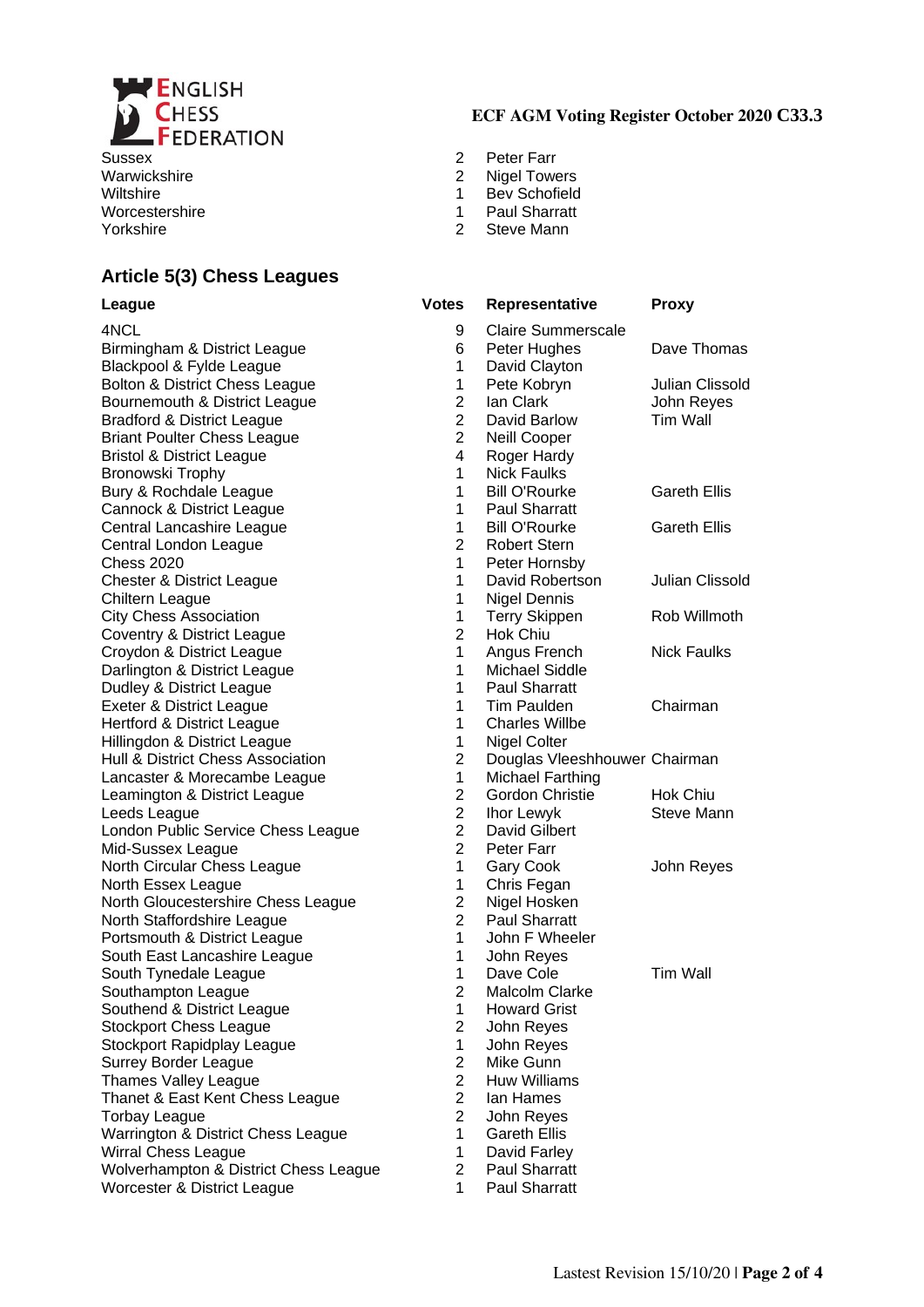

#### **ECF AGM Voting Register October 2020 C33.3**

## **Article 5(4) Chess Congresses**

| <b>Congress</b>                        | <b>Votes</b>   | Representative         | <b>Proxy</b>        |
|----------------------------------------|----------------|------------------------|---------------------|
| <b>Barnet Knights</b>                  | 2              | Rob Willmoth           |                     |
| Berks & Bucks Congress                 | 1              | <b>Nigel Dennis</b>    |                     |
| <b>Blackpool Chess Conference</b>      | $\overline{2}$ | <b>Bill O'Rourke</b>   | <b>Gareth Ellis</b> |
| <b>Bolton Easter Congress</b>          | $\mathbf 1$    | Rod Middleton          | Julian Clissold     |
| <b>British Rapidplay</b>               | 1              | <b>Brent Kitson</b>    |                     |
| <b>Bury St Edmunds Congress</b>        | 1              | John Wickham           |                     |
| Caplin Hastings International Congress | 3              | Alex McFarlane         |                     |
| <b>Castle Chess</b>                    | 1              |                        |                     |
|                                        |                | <b>Tony Corfe</b>      | Chairman            |
| Central London Chess Congress          | 1              | John Sargent           | (Precautionary)     |
| <b>Chess Coaching Services</b>         | 1              | Rob Willmoth           |                     |
| Chess in Schools and Communities       | 4              | Samantha Ali           |                     |
| <b>Coulsdon Chess Fellowship</b>       | 6              | Daniel Gliddon         |                     |
| Crowborough Congress                   | $\mathbf 1$    | David Fryer            |                     |
| Delancey UK Schools Chess Challenge    | 8              | Alex Longson           |                     |
| Doncaster Congress                     | $\mathbf 1$    | <b>Steve Mann</b>      |                     |
| East Devon Chess Congress              | 1              | Sean Pope              | John Reyes          |
| Frodsham Congress                      | 1              | Pat Ridley             |                     |
| Frome                                  | 1              | Gerry Jepps            |                     |
| <b>Gibraltar Masters</b>               | 5              | <b>Stuart Conquest</b> | Malcolm Pein        |
| <b>Golders Green</b>                   | 4              | Adam Raoof             |                     |
| <b>Hampstead Congress</b>              | 3              | Adam Raoof             |                     |
| <b>Heywood Congress</b>                | 1              | <b>Bill O'Rourke</b>   | <b>Gareth Ellis</b> |
| Kent Junior Chess Association          | $\overline{c}$ | Simon Metcalf          |                     |
| Kidlington Chess Tournment             | $\mathbf 1$    | Mike Truran            |                     |
| King's Place Chess Festival            | $\mathbf 1$    | Adam Raoof             |                     |
| Leek Congress                          | $\mathbf 1$    | Roger Edwards          |                     |
| Leyland Congress                       | 1              | David Clayton          |                     |
| London Junior Chess Championships      | 6              | Ezra Lutton            |                     |
| <b>Maidenhead Juniors</b>              | $\overline{c}$ | <b>Nigel Dennis</b>    |                     |
| National Chess Junior Squad            | $\mathbf 1$    | Marc Shaw              |                     |
| Northumbria Junior Chess Association   | 1              | Tim Wall               |                     |
| Pimlico Summer Tournament              | $\mathbf 1$    | <b>Robert Stern</b>    |                     |
| <b>Preston Chess Congress</b>          | 1              | Malcolm Peacock        |                     |
| Ribble Congresses                      | 1              | David Clayton          |                     |
| Richmond Junior CC                     | 3              | Paul McKeown           |                     |
| Scarborough Congress                   | $\overline{2}$ | Alex McFarlane         |                     |
| South Lakes Congress                   | 1              | Dave Cole              | <b>Tim Wall</b>     |
| Southend Easter Congress               | 1              | Gavin Hughes           | <b>Nigel Towers</b> |
| <b>St Albans Congress</b>              | 1              | Ray Claret             |                     |
| <b>Stockport Rapidplay</b>             | 1              | Peter Taylor           |                     |
|                                        |                |                        | John Reyes          |
| <b>Surrey Congress</b>                 | 1              | Paul Shepherd          |                     |
| <b>Teignmouth Rapidplay</b>            | 1              | Mark Cockerton         |                     |
| <b>Wiltshire Junior Chess</b>          | 1              | <b>Bev Schofield</b>   |                     |
| <b>Witney Rapidplay</b>                | $\mathbf{1}$   | Mike Truran            |                     |
| Witney Weeklend Congress               | 1              | Mike Truran            |                     |